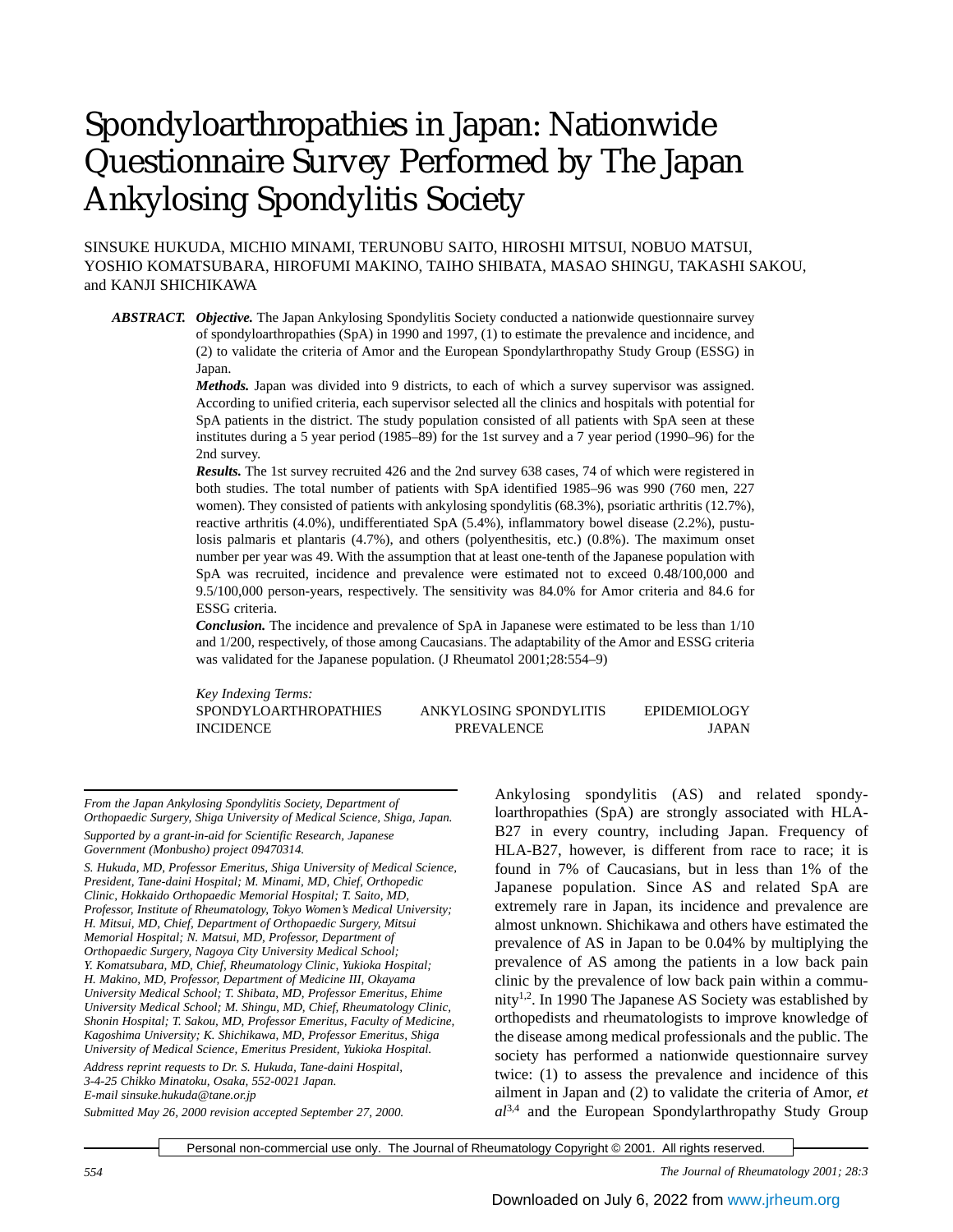$(ESSG)$ <sup>5</sup> in Japan. The 2 surveys are described here. This is the first epidemiological study of AS and related SpA performed in Japan.

## **MATERIALS AND METHODS**

Japan was divided into 9 districts, to each of which a local orthopedist or rheumatologist was assigned as a survey supervisor. Each survey supervisor selected all the clinics and hospitals with potential to be attended by patients with SpA in the district. The selection criterion was the institution to which at least one orthopedic rheumatologist licensed by the Japanese Orthopaedic Association and/or rheumatologist licensed by the Japan Rheumatism Association was posted. Questionnaire forms for medical record abstracts were sent to these institutions from The Japan AS Society. The physicians at the institutes were requested to answer the questionnaires by reviewing the medical records of patients with SpA attending their institutes. Diagnosis of SpA was performed by the physicians at the institutes according to either the Rome criteria or New York criteria for AS and, for other subsets of SpA, being based on ordinary clinical and roentgenographic features. Radiographic examination of the sacroiliac joint and the whole spinal column was mandatory and that of the appendicular skeleton was also performed as appropriate. However, no attempt was made to standardize the diagnostic standard among the institutes. The study population consisted of all SpA patients who attended those institutes during a 5 year period (1985–89) for the first survey and a 7 year period (1990–96) for the second survey.

The items surveyed in both studies included sex, birth year, SpA subset, year of onset, and Amor criteria. ESSG criteria, surgical treatments, and functional assessments including Schober test, occiput–wall test (both for spinal mobility), and Steinbrocker RA classification (for global function) were added to the second survey.

# **RESULTS**

*Referral institutes and response rate.* In the first survey the number of referring institutes all over Japan reached 134, out of which 77 joined the survey (57.5%). In the second survey 100 out of 141 institutes responded (70.9%).

*Characteristics of SpA patients.* The total number of patients with SpA recruited during 12 years (1985–96) was 990: 760 men, 227 women (3 sex unknown) with a male/female ratio of 3.3/1. Ethnically they were almost all Japanese except 19 Koreans, 5 Caucasians, 4 Chinese, and one Indonesian. They were born during the period 1904 to 1985 and the onset year ranged from 1935 to 1988. The mean age at disease onset was  $30.3 \pm 14.5$  years for men,  $38.7 \pm 15.6$ years for women; the difference was statistically significant,  $p < 0.0001$  by Student t test. The diagnostic delay was  $5.8 \pm 1.0001$ 7.8 years on average, the longest being 57 years.

*Estimation of incidence and prevalence of SpA.* The maximum onset number per year was 49, in the year 1987. The Japanese population above 15 years of age was 101,100,000 at that time. With the assumption, based on the rationale described later, that at least one-tenth of the real SpA population was recruited by the survey, the annual incidence would have been estimated not to exceed 0.48/100,000 person-years. The total of 990 cases was recruited in this study and the prevalence similarly estimated would have not exceeded 9.5/100,000.

*Validity of Amor criteria.* Data for Amor criteria were

collected in 962 cases; the frequency of each item is shown in Table 1A. Between the first and second survey, oligoarthritis and the effectiveness of nonsteroidal antiiflammatory drugs increased, while sacroiliitis decreased in frequency ( $p < 0.0001$  by chi-square analysis). The total scores of the 12 items ranged from 0 to 21 with the average of  $8.1 \pm 2.9$ . The sensitivity rate (the rate of cases with score  $≥ 6$ ) was 84.0%.

The frequency of each item of the Amor criteria in different subsets of SpA is shown in Table 1B. The prevalence of HLA-B27/family history in the AS population was 64%, which was low in comparison to that reported among Caucasoid and Mongoloid populations<sup>5a</sup>.

*Validity of ESSG criteria.* ESSG criteria were examined in 638 cases in the second survey, 540 of which had inflammatory back pain or arthritis in addition to at least one of the 7 other items. The sensitivity rate was 84.6% (Table 2A). The frequency of each item of the ESSG criteria in different SpA subsets is shown in Table 2B.

*SpA subsets.* We adopted the classification of SpA subsets diagnosed by the physicians of the referring institutes. They consisted of AS (68.3%), psoriatic arthritis (12.7%), reactive arthritis (4.0%), undifferentiated SpA (5.4%), inflammatory bowel disease (IBD) (2.2%), pustulosis palmaris et plantaris (4.7%), SAPHO (0.3%), and others (polyenthesitis in 6 cases, juvenile RA and Behçet's disease in one each; 0.8%). Subset diagnosis was not specified in 14 cases (1.4%) (Table 3). Both the Amor and ESSG criteria showed the highest sensitivity in AS and the lowest in pustulosis palmaris et plantaris.

#### **DISCUSSION**

*Comparison of first and second survey.* Only 74 out of 426 patients recruited in the first survey were registered again in the second. No information was available on the fate of the remaining 352 patients. Some stopped attending medical services for unknown reasons or were thought to have died during the period of the second survey. Most were more likely intentionally excluded by the physicians who knew of their registration in the first survey.

The male/female ratio decreased (4.5 to 3.0;  $p = 0.0116$ ) and the mean age at onset increased (30.7 to 32.4 yrs;  $p =$ 0.0553) between the 2 surveys. The same tendency was observed when the present study, in which male/female ratio was 5.4 and mean onset age in the AS subset was 28.9 years, was compared with an earlier study of  $AS<sup>1</sup>$ , in which they were 12 and 25.4 years, respectively.

*Estimation of prevalence and incidence.* This study had several drawbacks in its survey method: neglect of the patient population with no hospital record; bias in the selection of the referring institutions (although about half of the licensed rheumatologists in Japan work for private clinics, over 80% of our referral institutions belonged to university hospitals and national or other public hospitals); and the low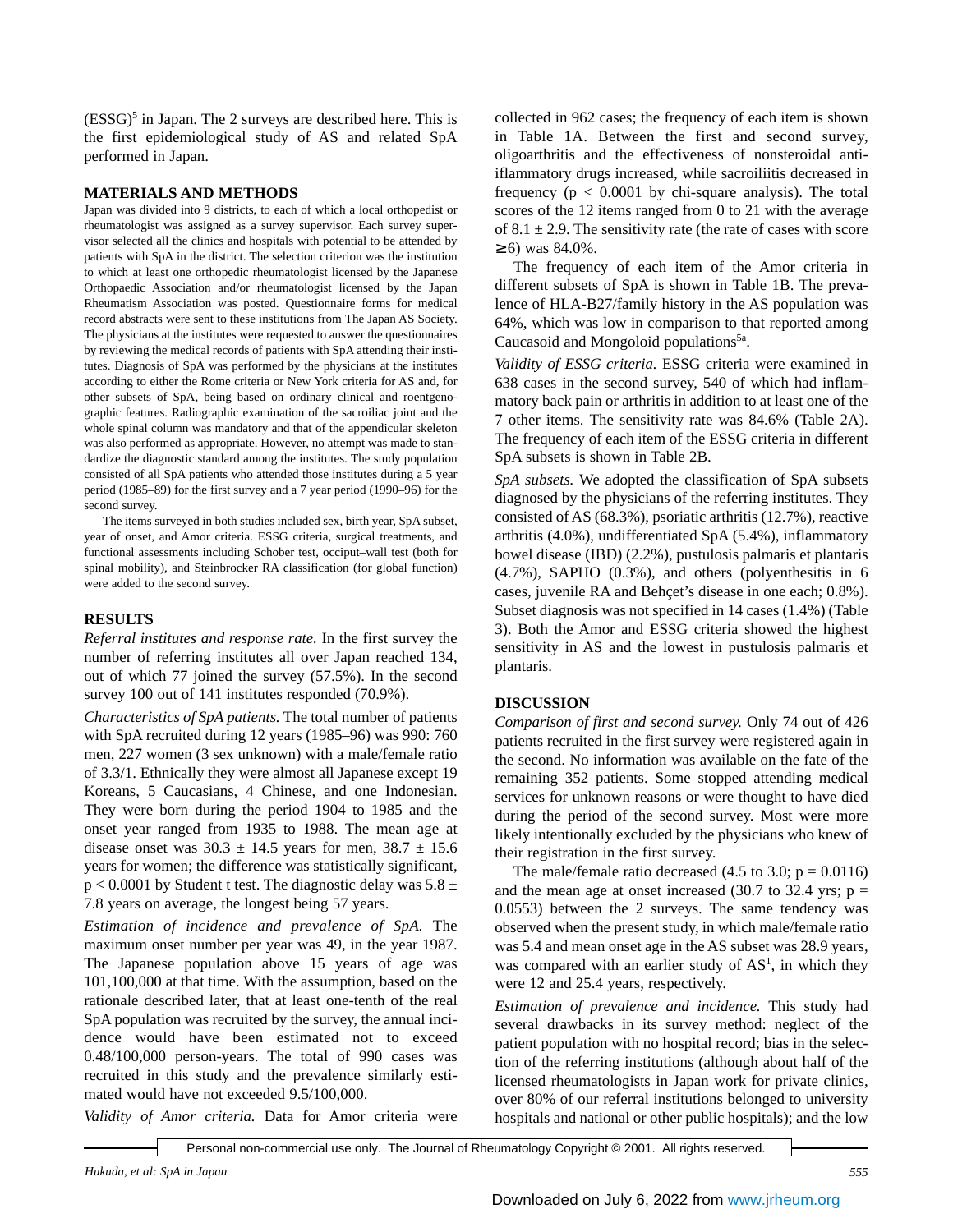|  | Table 1. A. Frequency (%) of each item of the Amor criteria in 962 cases. |  |  |  |  |
|--|---------------------------------------------------------------------------|--|--|--|--|
|--|---------------------------------------------------------------------------|--|--|--|--|

| Item        |                               | 1st Survey    | 2nd Survey     | Total         | p         |
|-------------|-------------------------------|---------------|----------------|---------------|-----------|
| 1.          | Back pain                     | 85            | 79             | 80            | <b>NS</b> |
| 2.          | Oligoarthritis                | 39            | 62             | 55            | < 0.0001  |
| 3.          | Buttock pain                  | 44            | 38             | 40            | <b>NS</b> |
| 4.          | Sausage digit                 | 6             | 6              | 6             | <b>NS</b> |
| 5.          | Enthesopathy                  | 19            | 22             | 21            | <b>NS</b> |
| 6.          | Iritis                        | 17            | 17             | 17            | <b>NS</b> |
| 7.          | Urethritis/cervicitis         | 2             | $\overline{2}$ | 2             | <b>NS</b> |
| 8.          | Acute diarrhea                | 3             | 3              | 3             | <b>NS</b> |
| 9.          | Psoriasis/balanitis/enteritis | 14            | 19             | 17            | <b>NS</b> |
| 10.         | <b>Sacroiliitis</b>           | 82            | 66             | 70            | < 0.0001  |
| 11.         | HLA-B27/family history        | 54            | 67             | 47            | <b>NS</b> |
| 12.         | <b>NSAID</b> effect           | 56            | 67             | 62            | < 0.0001  |
| Score       |                               | $8.0 \pm 2.6$ | $8.1 \pm 3.0$  | $8.1 \pm 2.9$ | NS.       |
| Sensitivity |                               | 86.3          | 83.5           | 84.0          | <b>NS</b> |

*Table 1.* B. Frequency (%) of each item of the Amor criteria in different SpA subsets.

|     |                               | AS | PsA            | ReA            | <b>IBD</b> | <b>PPP</b>     | <b>SAPHO</b> | <b>USpA</b>   | Others   | Total  |
|-----|-------------------------------|----|----------------|----------------|------------|----------------|--------------|---------------|----------|--------|
| 1.  | Back pain                     | 91 | 44             | 50             | 68         | 55             | 100          | 72            | 75       | 80     |
| 2.  | Oligoarthritis                | 47 | 79             | 88             | 68         | 61             | 100          | 74            | 50       | 55     |
| 3.  | Buttock pain                  | 47 | 16             | 27             | 27         | 12             | 33           | 49            | 50       | 40     |
| 4.  | Sausage digit                 | 2  | 22             | 5              | $\theta$   | $\overline{4}$ | $\Omega$     | 17            | $\Omega$ | 6      |
| 5.  | Enthesopathy                  | 17 | 21             | 51             | 9          | 19             | $\Omega$     | 50            | 50       | 21     |
| 6.  | <b>Iritis</b>                 | 21 | $\overline{c}$ | $\overline{c}$ | 22         | $\overline{c}$ | 33           | 9             | 25       | 17     |
| 7.  | Urethritis/cervicitis         |    | $\Omega$       | 30             | $\Omega$   | 0              | $\Omega$     | 3             | $\Omega$ | $\sim$ |
| 8.  | Acute diarrhea                |    | $\Omega$       | 5              | 22         | $\mathcal{L}$  | 33           | 3             | $\Omega$ | 3      |
| 9.  | Psoriasis/balanitis/enteritis | 2  | 97             | 19             | 81         | 12             | 33           | 3             | $\Omega$ | 17     |
| 10. | <b>Sacroiliitis</b>           | 90 | 17             | 21             | 50         | 19             | 100          | 52            | 12       | 71     |
| 11. | HLA-B27/family history        | 64 | $\overline{4}$ | 25             | 18         | 2              | $\Omega$     | $\mathcal{L}$ | 12       | 47     |
| 12. | <b>NSAID</b> effect           | 64 | 53             | 72             | 59         | 68             | 33           | 56            | 25       | 62     |

PsA: psoriatic arthritis, ReA: reactive arthritis, IBD: inflammatory bowel disease, PPP: pustulosis palmaris et plantaris, USpA: undifferentiated SpA.

response rate of the referral institutions. Those factors were supposed to have caused a considerable divergence of the patient population size.

Japan was divided into 9 districts for this study. The prevalence of SpA per district differed by 6 times between the highest (1.52/100,000 in Kinki district) and the lowest (0.26/100,000 in Northern Kyushu district). It was an unrealistic discrepancy in a small country like Japan, where a well developed transportation system covers the whole territory. If the 8 districts other than Kinki were assumed to have prevalences similar to it, the total prevalence would become 3 times greater. These considerations might support our presumption that the prevalence in the general Japanese population should not exceed 10 times the figure obtained in this study.

*International comparison of prevalence and annual incidence (Tables 4 and 5).* AS is considered to be the prototype of SpA. There are many epidemiologic data, most from Caucasian populations, on the frequency of AS. According to Khan<sup>6</sup>, the prevalence of AS in adults in the general white

*Table 2.* A. Frequency of items of the ESSG criteria in 638 cases.

| <b>Item</b>                      | $\frac{0}{0}$ |  |
|----------------------------------|---------------|--|
| Inflammatory back pain/arthritis | 94.0          |  |
| <b>Family history</b>            | 6.7           |  |
| Psoriasis                        | 14.1          |  |
| Inflammatory bowel disease       | 4.5           |  |
| Urethritis/cervicitis/diarrhea   | 1.9           |  |
| Buttock pain                     | 23.8          |  |
| Achilles/plantar enthesitis      | 17.2.         |  |
| <b>Sacroiliitis</b>              | 67.1          |  |
| Sensitivity                      | 84.6          |  |

population is close to 0.2%, and among B27 positive individuals it is 2%. Studies of non-Caucasians reveal that AS is extremely rare in black African populations<sup>7</sup>. The disease is less common among American blacks than in whites<sup>8</sup>. Among Asians, Chinese in Taiwan have a prevalence of AS between 0.19 and 0.54%, which is similar to that reported in Caucasians<sup>9</sup>. The prevalence of AS in an Inupiat population was found to be  $0.2\%$ <sup>10</sup>. In Japan it was estimated to be

Personal non-commercial use only. The Journal of Rheumatology Copyright © 2001. All rights reserved.

*556 The Journal of Rheumatology 2001; 28:3*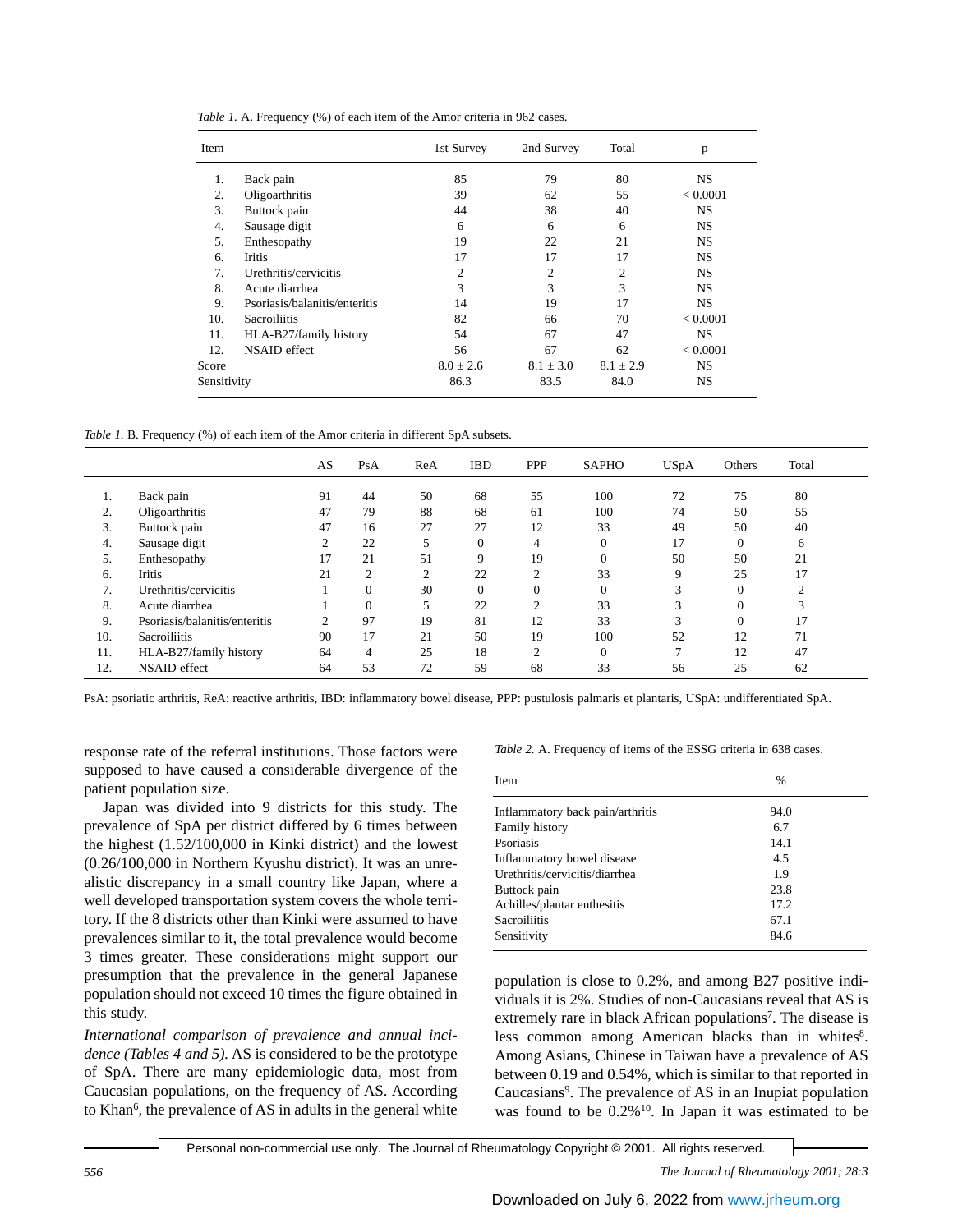*Table 2. B.* Frequency (%) of each item of the ESSG criteria in different SpA subsets.

|                                  | AS   | PsA      | ReA      | <b>IBD</b> | <b>PPP</b> | SAPHO    | <b>USpA</b> | Others   | Total |
|----------------------------------|------|----------|----------|------------|------------|----------|-------------|----------|-------|
|                                  |      |          |          |            |            |          |             |          |       |
| Inflammatory back pain/arthritis | 97.7 | 89.0     | 92.5     | 90.9       | 78.7       | 100      | 89.4        | 75.0     | 94.0  |
| Family history                   | 10.1 | $\Omega$ | $\Omega$ | $\Omega$   | $\Omega$   | $\Omega$ | 2.6         | 12.5     | 6.7   |
| Psoriasis                        | 1.2  | 98.7     | 3.7      | $\Omega$   | 2.1        | 33.3     | $\Omega$    | $\Omega$ | 14.1  |
| Inflammatory bowel disease       | 1.7  | $\Omega$ | $\Omega$ | 100        | $\Omega$   | $\Omega$ | $\Omega$    | $\Omega$ | 4.5   |
| Urethritis/cervicitis/diarrhea   | 0.4  | $\Omega$ | 25.9     | $\Omega$   | $\Omega$   | $\Omega$ | 5.2         | $\Omega$ | 1.8   |
| Buttock pain                     | 31.3 | 9.7      | 7.4      | 13.6       | 6.3        | $\Omega$ | 13.1        | $\Omega$ | 23.8  |
| Achilles/plantal enthesitis      | 14.5 | 14.6     | 48.1     | 4.5        | 8.5        | $\Omega$ | 44.7        | 50.0     | 17.2  |
| <b>Sacroiliitis</b>              | 88.8 | 20.7     | 14.8     | 45.4       | 17.0       | 100      | 52.6        | 12.5     | 67.0  |

PsA: psoriatic arthritis, ReA: reactive arthritis, IBD: inflammatory bowel disease, PPP: pustulosis palmaris et plantaris, USpA: undifferentiated SpA.

*Table 3.* Distribution of SpA subsets and sensitivity of Amor and ESSG criteria in each subset.

| Subset                           | Distribution (%) | Amor<br>Sensitivity | <b>ESSG</b><br>Sensitivity* |
|----------------------------------|------------------|---------------------|-----------------------------|
| AS                               | 676 (68.3)       | 89.4                | 92.3                        |
| Psoriatic arthritis              | 126 (12.7)       | 77.2                | 89.0                        |
| Reactive arthritis               | 40(4.0)          | 72.2                | 55.5                        |
| Undifferentiated SpA             | 54 (5.4)         | 84.3                | 84.2                        |
| IBD                              | 22(2.2)          | 81.8                | 90.9                        |
| Pustulosis palmaris et plantaris | 47(4.7)          | 42.5                | 26.0                        |
| <b>SAPHO</b>                     | 3(0.3)           | 100.0               | 100.0                       |
| Other (polyenthesitis, etc.)     | 8(0.8)           | 25.0                | 62.5                        |
| Unknown                          | 14 (1.4)         | 42.8                | 42.8                        |

\*Data from the 2nd survey only.

*Table 4.* International comparison of the prevalence of AS and SpA.

| Disease    | Race/Site                 | Report Year   | Prevalence, % |
|------------|---------------------------|---------------|---------------|
| AS         | White <sup>7</sup>        | 1992          | 0.2           |
| AS         | Minnesota <sup>17</sup>   | 1992          | 0.13          |
| AS         | Finland <sup>18</sup>     | 1997          | 0.15          |
| AS         | Taiwan <sup>9</sup>       | 1995          | $0.19 - 0.54$ |
| AS         | $E$ skimo $^{14}$         | 1988          | 0.2           |
| AS         | Japan <sup>11</sup>       | 1973          | 0.04          |
| AS         | Japan                     | Present study | 0.0065        |
| SpA        | Lebanon $12$              | 1997          | 8             |
| SpA        | Circumpolar <sup>13</sup> | 1996          | $2 - 3.4$     |
| <b>SpA</b> | Thailand                  | 1998          | 0.12          |
| SpA        | White <sup>16</sup>       | 1998          | 1.9           |
| SpA        | Japan                     | Present study | 0.0095        |

*Table 5.* International comparison of the annual incidence of AS and SpA.

| Disease | Site                        | Report Year   | Incidence/100,000<br>person-years |
|---------|-----------------------------|---------------|-----------------------------------|
| AS      | Minnesota <sup>17</sup>     | 1992          | 7.3                               |
| AS      | Finland <sup>18</sup>       | 1997          | 6.9                               |
| SpA     | Massachusetts <sup>19</sup> | 1994          | 2.0                               |
| SpA     | Japan                       | Present study | 0.48                              |

0.04% in the  $1970s^{1,2}$ , although these estimates were not based on a direct population study. The prevalence of SpA estimated in our study was 9.5/100,000 or 0.0095%. Since AS was 68.3% of all SpA, the prevalence of definite AS was 6.5/100,000 or 0.0065%. This figure was 1/30th of that reported in Caucasians, Taiwanese, and Eskimos. The fact that HLA-B27 prevalence among Japanese is  $0.5\%$  or less<sup>11</sup>, which is less than one-sixteenth of the prevalence among Caucasians, is likely to validate the low prevalence of AS we obtained.

The spectrum of SpA is thought to be much wider than previously realized, and there is tremendous overlap among the various subsets of SpA. By contrast with the abundance of epidemiologic data on AS, there are few studies on overall prevalence of SpA. Prevalence of SpA in Lebanon was reported to be around 8%, within which AS was  $40.3\%$ <sup>12</sup>. It was reported to be between 2% and 3.4% in indigenous circumpolar populations of Russia and Alaska13,14. In rural Thailand the prevalence of SpA and rheumatoid arthritis (RA) was reported to be  $0.12\%$  each<sup>15</sup>. Braun and colleagues estimated the prevalence of SpA among whites to be 1.9%, in which AS was 0.86%, undifferentiated SpA  $0.67\%$ , and psoriatic arthritis  $0.29\%$ <sup>16</sup>. Thus the estimated prevalence of SpA in our study (0.0095%) is around 1/10 of that in Thailand and 1/200 of that in Caucasians and Eskimos.

As far as we know, studies on the annual incidence of AS or SpA are scanty. The annual incidence of AS in Minnesota, USA, obtained by a longitudinal population study from 1935 to 1989 was 7.3 per  $100,000$  person-years<sup>17</sup>, and that in Finland from 1974 to 1975 was 6.9 per 100,000 personyears<sup>18</sup>. The mean annual incidence of SpA among children referred to pediatric rheumatology centers in Massachusetts, USA, was reported to be 2.0 per  $100,000$  person-years<sup>19</sup>. The estimated annual incidence of SpA among adult Japanese in our study was 0.48 per 100,000 person-years, around one-tenth of those reported in North America and Finland.

*International comparison of the distribution of SpA subsets*  $(Table 6)$ . In Lebanon<sup>12</sup> and Alaska<sup>13</sup> SpA is the most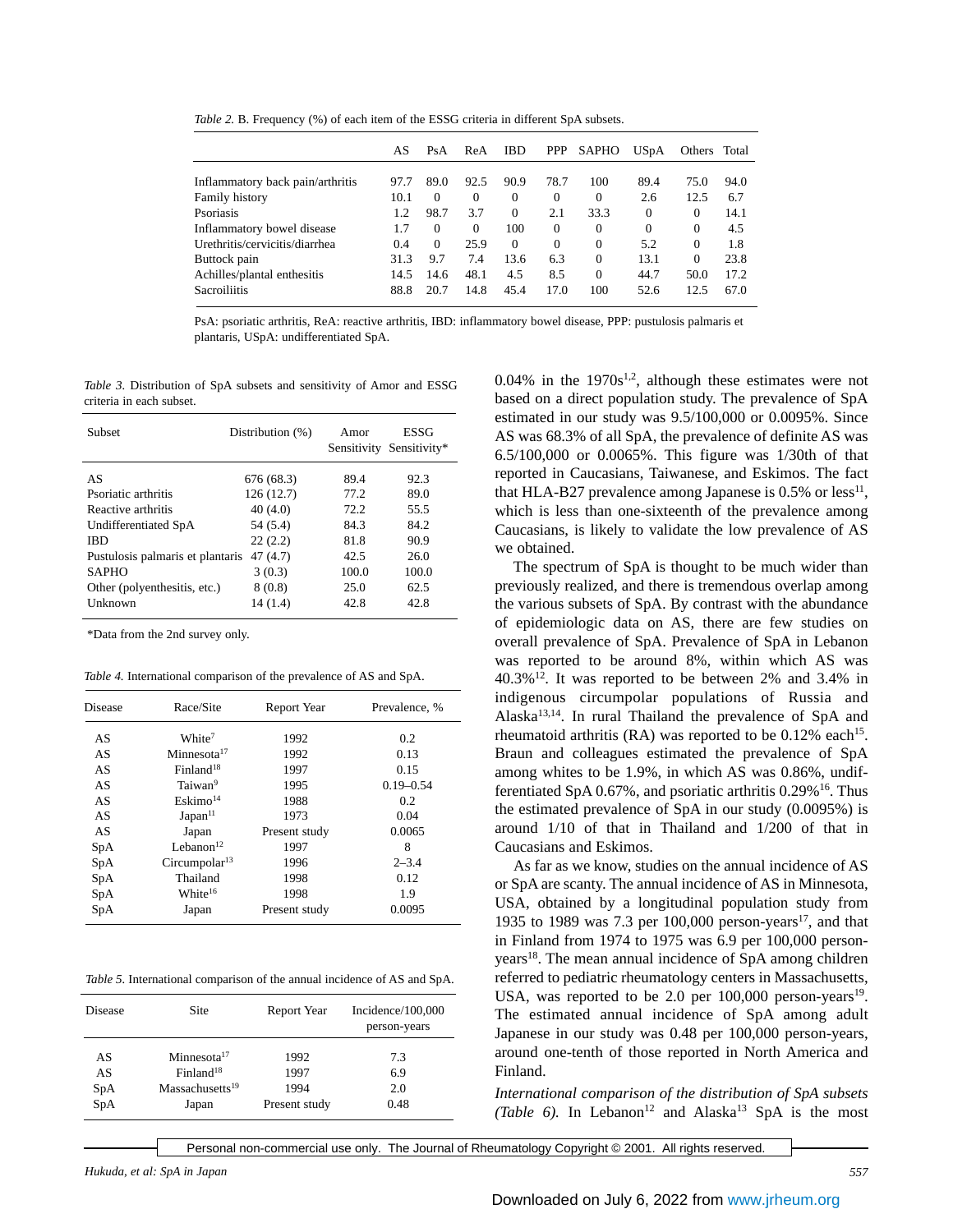| Site        | Report Year        | AS.<br>$\frac{0}{0}$ | PsA.<br>$\frac{0}{0}$ | ReA,<br>$\%$ | IBD.<br>$\frac{0}{0}$ | USpA,<br>$\%$ |
|-------------|--------------------|----------------------|-----------------------|--------------|-----------------------|---------------|
| Lebanon     | 1997 <sup>12</sup> | 40.3                 | 13.8                  | 2.8          | 2.8                   | 40            |
| France      | 19953,4            | 43.5                 | 13.6                  | 9.9          | 4.7                   | 28            |
| Circumpolar | 1996 <sup>13</sup> | 20.3                 | 1.6                   | 37.3         |                       | 40            |
| Japan       | Present study      | 68.3                 | 12.7                  | 4.0          | 2.2                   | 5.4           |

*Table 6.* International comparison of the distribution of SpA subsets.

PsA: psoriatic arthritis, ReA: reactive arthritis, IBD: inflammatory bowel disease, USpA: undifferentiated SpA.

common rheumatic disease, surpassing RA and osteoarthritis (OA), and undifferentiated SpA is the most common subset. In France AS is the most common SpA subset, followed by undifferentiated  $SpA<sup>3</sup>$ . This is quite different from Japan, where, as this study reveals, AS is the main subset of SpA, in contrast to the low frequency of undifferentiated SpA and reactive arthritis. These differences might result partly from the difference of genetic and environmental background and partly from insufficient knowledge of SpA classification among Japanese physicians, although some improvement was observed between the first survey and the second.

*Validity of Amor and ESSG criteria for Japanese SpA.* The sensitivities that the 2 sets of criteria showed for the Japanese population in our study were 84.0 for Amor and 84.6 for the ESSG. These figures are slightly low in comparison to those revealed for French<sup>4</sup> and Spanish<sup>20</sup> studies (Table 7). However, if the subset was limited to AS, the sensitivities of those criteria in the Japanese population were 89.4 and 92.3, respectively (Table 3), equivalent to those in France and Spain. It indicates that the adaptability of the 2 criteria sets to the Japanese population was validated.

*Further comments.* As noted, the prevalence of HLA-B27/family history in the AS population was 64%, which is low in comparison to reports among Caucasoid and Mongoloid populations. It suggests a possible contamination of the AS population with other SpA subsets in this

*Table 7.* International comparison of sensitivity of Amor and ESSG criteria.

| Site    | Report Year        | Amor | ESSG |
|---------|--------------------|------|------|
| Spain   | 1995 <sup>20</sup> | 90.8 | 83.5 |
| Lebanon | 199712             | 64.8 | 68.6 |
| France  | 19913,4            | 91.9 | 87.1 |
| Japan   | Present study      | 84.0 | 84.6 |

study. To check this point, we analyzed the distribution of diagnosed subsets for each of the 12 items of the Amor criteria (Table 8). The patients with acute diarrhea were more often (42.8%) diagnosed as having AS than IBD (23.8%). Those with psoriasis were diagnosed as PsA in 68.6%, but also diagnosed as AS in 11.0%. These findings might support the above assumption. From another viewpoint, Table 8 also reveals the majority (94.2%) of patients with HLA-B27/family history were diagnosed with AS, implying that the present data are valid and that AS in Japanese is less strongly related to HLA and more strongly related to environmental factors than before.

In summary, the annual incidence of AS and SpA in Japan was estimated to be less than 1/10 of that among Caucasians. The prevalence of AS in Japan was less than 1/30 and the prevalence of SpA less than 1/200 of those among Caucasians. The usefulness of the Amor and ESSG criteria was validated for the Japanese population.

*Table 8.* Distribution of diagnosed SpA subsets for each of 12 items of the Amor criteria.

|     |                               | AS   | PsA      | ReA  | <b>IBD</b>   | <b>PPP</b> | <b>SAPHO</b> | <b>USpA</b> | Others   | Unknown      |  |
|-----|-------------------------------|------|----------|------|--------------|------------|--------------|-------------|----------|--------------|--|
|     |                               |      |          |      |              |            |              |             |          |              |  |
| 1.  | Back pain                     | 78.7 | 7.0      | 2.3  | 1.9          | 3.3        | 0.3          | 4.7         | 0.7      | 0.6          |  |
| 2.  | Oligoarthritis                | 58.3 | 18.1     | 5.9  | 2.8          | 5.4        | 0.5          | 7.1         | 0.7      | 0.9          |  |
| 3.  | Buttock pain                  | 80.9 | 5.1      | 2.5  | 1.5          | 1.5        | 0.2          | 6.4         | 1.0      | 0.5          |  |
| 4.  | Sausage digit                 | 31.0 | 46.5     | 3.4  | $\mathbf{0}$ | 3.4        | $\mathbf{0}$ | 15.5        | $\theta$ | $\mathbf{0}$ |  |
| 5.  | Enthesopathy                  | 57.4 | 12.8     | 8.9  | 0.9          | 4.4        | $\Omega$     | 12.8        | 1.9      | 0.4          |  |
| 6.  | <b>Iritis</b>                 | 88.8 | 1.8      | 0.6  | 3.1          | 0.6        | 0.6          | 3.1         | 1.2      | $\Omega$     |  |
| 7.  | Urethritis/cervicitis         | 30.0 | $\Omega$ | 55.0 | $\Omega$     | $\Omega$   | $\Omega$     | 10.0        | $\Omega$ | 5.0          |  |
| 8.  | Acute diarrhea                | 42.8 | $\Omega$ | 9.5  | 23.8         | 4.7        | 4.7          | 14.2        | $\theta$ | $\Omega$     |  |
| 9.  | Psoriasis/balanitis/enteritis | 11.0 | 68.6     | 4.0  | 10.4         | 3.4        | 0.5          | 1.1         | $\Omega$ | 0.5          |  |
| 10. | <b>Sacroiliitis</b>           | 87.6 | 3.0      | 1.0  | 1.6          | 1.3        | 0.4          | 3.9         | 0.1      | 0.7          |  |
| 11. | HLA-B27/family history        | 94.2 | 1.3      | 1.9  | 0.8          | 0.2        | $\Omega$     | 0.8         | 0.2      | 0.2          |  |
| 12. | <b>NSAID</b> effect           | 71.0 | 10.9     | 4.3  | 2.1          | 5.2        | 0.1          | 4.8         | 0.3      | 0.9          |  |

PsA: psoriatic arthritis, ReA: reactive arthritis, IBD: inflammatory bowel disease, PPP: pustulosis palmaris et plantaris, USpA: undifferentiated SpA.